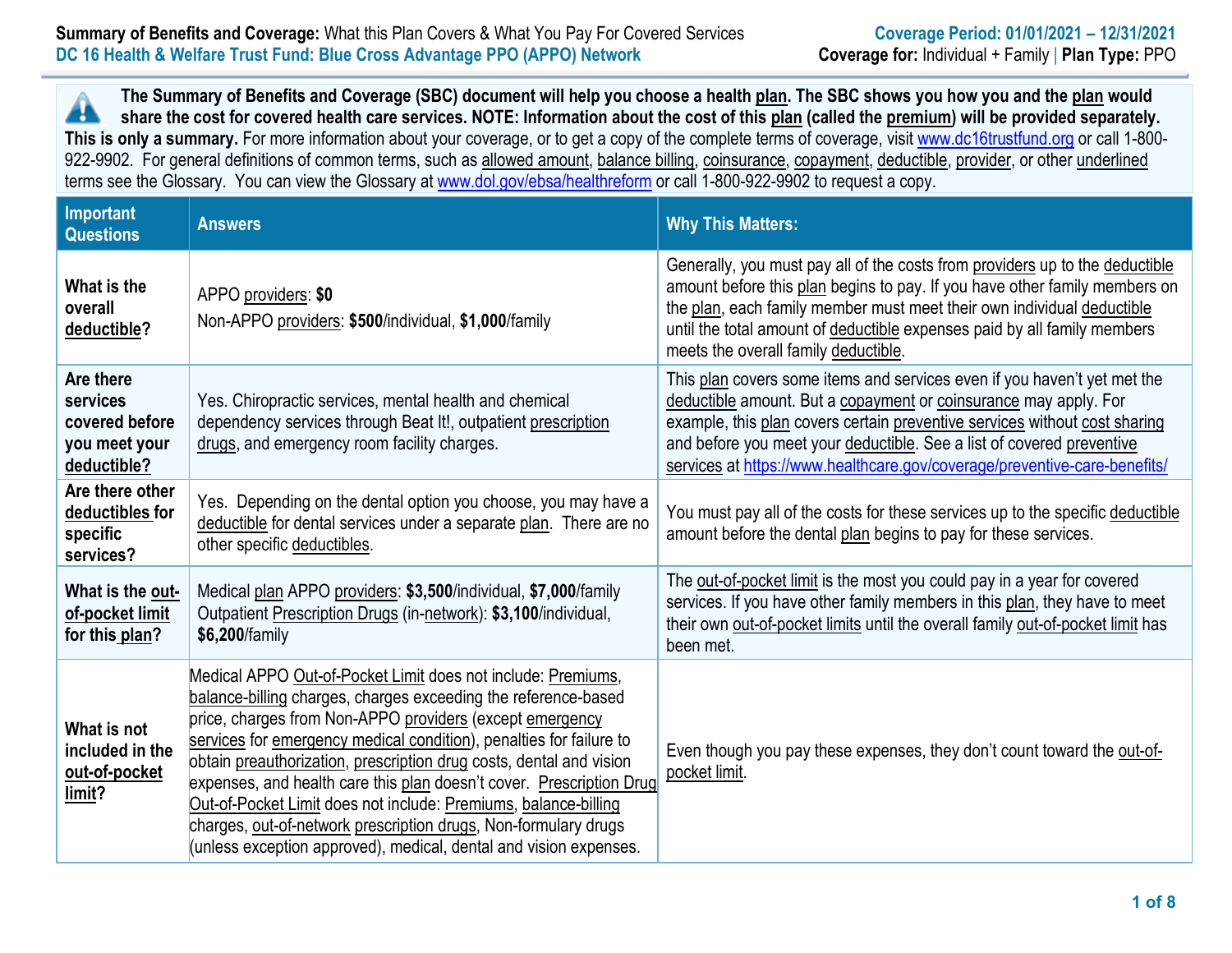| Important<br><b>Questions</b>                             | <b>Answers</b>                                                                                                                                                                                                                                                                                                             | <b>Why This Matters:</b>                                                                                                                                                                                                                                                                                                                                                                                                                                                                                                             |
|-----------------------------------------------------------|----------------------------------------------------------------------------------------------------------------------------------------------------------------------------------------------------------------------------------------------------------------------------------------------------------------------------|--------------------------------------------------------------------------------------------------------------------------------------------------------------------------------------------------------------------------------------------------------------------------------------------------------------------------------------------------------------------------------------------------------------------------------------------------------------------------------------------------------------------------------------|
| Will you pay<br>less if you use<br>a network<br>provider? | Yes. See www.anthem.com/ca or call the Trust Fund Office at 1-<br>800-922-9902 for a list of APPO providers. For a list of Anthem<br>Blue Card providers outside of California see www.bluecares.com<br>or call 1-800-810-2583. For mental health and chemical<br>dependency benefits, contact Beat It! at 1-800-828-3939. | You pay the least if you use a provider in the APPO network. You pay more<br>if you use a provider in the PPO network that is not an APPO provider. You<br>will pay the most if you use an out-of-network provider, and you might<br>receive a bill from a provider for the difference between the provider's<br>charge and what your plan pays (balance billing). Be aware your network<br>provider might use an out-of-network provider for some services (such as<br>lab work). Check with your provider before you get services. |
| Do you need a<br>referral to see a<br>specialist?         | No. However, preauthorization from Care Counseling is required<br>to receive the highest level of benefits. Please call Care<br>Counseling at 1-800-999-1999 for more information.                                                                                                                                         | You can see the specialist you choose without a referral.                                                                                                                                                                                                                                                                                                                                                                                                                                                                            |

All **copayment** and **coinsurance** costs shown in this chart are after your **deductible** has been met, if a **deductible** applies.

 $\blacktriangle$ 

| <b>Common</b>                                                   | <b>Services You</b><br>May Need                        |                                                                                                                        | <b>What You Will Pay</b>                            | <b>Limitations, Exceptions, &amp; Other</b>        |                                                                                                                                                                                                               |
|-----------------------------------------------------------------|--------------------------------------------------------|------------------------------------------------------------------------------------------------------------------------|-----------------------------------------------------|----------------------------------------------------|---------------------------------------------------------------------------------------------------------------------------------------------------------------------------------------------------------------|
| <b>Medical Event</b>                                            |                                                        | <b>APPO Provider</b><br>(You will pay the least)                                                                       | <b>PPO Provider that is</b><br>not an APPO Provider | <b>Non-PPO Provider</b><br>(You will pay the most) | <b>Important Information</b>                                                                                                                                                                                  |
| If you visit a<br>health care<br>provider's office<br>or clinic | Primary care<br>visit to treat an<br>injury or illness | \$20 copayment/ visit                                                                                                  | 50% coinsurance.                                    | 50% coinsurance plus<br>balance billing.           | None.                                                                                                                                                                                                         |
|                                                                 | Specialist visit                                       | \$20 copayment/ visit<br>(reimbursed if you call<br>the Care Counseling<br>program before the<br>service is obtained). | 50% coinsurance.                                    | 50% coinsurance plus<br>balance billing.           | None.                                                                                                                                                                                                         |
|                                                                 | Preventive<br>care/screening/<br>immunization          | No charge.                                                                                                             | 50% coinsurance.                                    | 50% coinsurance plus<br>balance billing.           | You may have to pay for services that<br>aren't preventive. Ask your provider if the<br>services needed are preventive. Then<br>check what your plan will pay for.                                            |
| If you have a test                                              | Diagnostic test<br>(x-ray, blood<br>work)              | \$20 copayment/<br>procedure (See<br>Specialist visit, above).                                                         | 50% coinsurance.                                    | 50% coinsurance plus<br>balance billing.           | Lab services obtained in a provider's office<br>but sent to a free-standing lab for<br>processing require a separate lab<br>copayment (unless preauthorization from<br>Care Counseling Services is obtained). |
|                                                                 | Imaging<br>(CT/PET scans,<br>MRI <sub>s</sub> )        | \$20 copayment/ visit<br>(See Specialist visit,<br>above).                                                             | 50% coinsurance.                                    | 50% coinsurance plus<br>balance billing.           | None.                                                                                                                                                                                                         |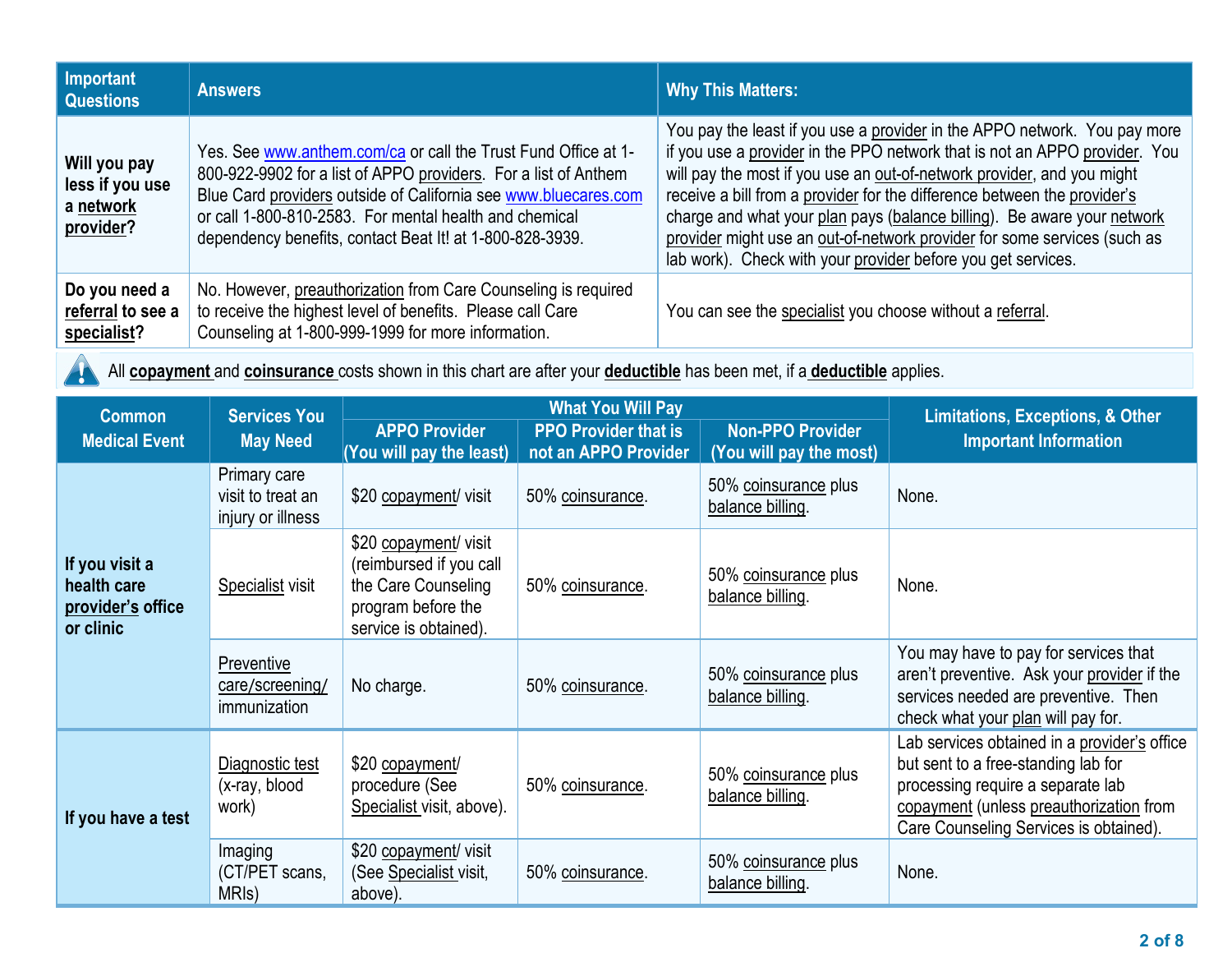| <b>Services You</b><br><b>Common</b>                                                                                                               |                                                      |                                                                                                       | <b>What You Will Pay</b>                                                                                                                                                                                                  | <b>Limitations, Exceptions, &amp; Other</b>                                                                                                        |                                                                                                                                                                                                                                                                                                                                                                                                                                                                                  |
|----------------------------------------------------------------------------------------------------------------------------------------------------|------------------------------------------------------|-------------------------------------------------------------------------------------------------------|---------------------------------------------------------------------------------------------------------------------------------------------------------------------------------------------------------------------------|----------------------------------------------------------------------------------------------------------------------------------------------------|----------------------------------------------------------------------------------------------------------------------------------------------------------------------------------------------------------------------------------------------------------------------------------------------------------------------------------------------------------------------------------------------------------------------------------------------------------------------------------|
| <b>Medical Event</b>                                                                                                                               | <b>May Need</b>                                      | <b>APPO Provider</b>                                                                                  | <b>PPO Provider that is</b>                                                                                                                                                                                               | <b>Non-PPO Provider</b>                                                                                                                            | <b>Important Information</b>                                                                                                                                                                                                                                                                                                                                                                                                                                                     |
|                                                                                                                                                    |                                                      | (You will pay the least)                                                                              | not an APPO Provider                                                                                                                                                                                                      | (You will pay the most)                                                                                                                            |                                                                                                                                                                                                                                                                                                                                                                                                                                                                                  |
| If you need drugs<br>to treat your<br>illness or<br>condition<br>More information<br>about <b>prescription</b><br>drug coverage is<br>available at | Formulary drugs                                      | Retail (30-day supply):<br>\$4 copayment/fill<br>Mail Order (90-day<br>supply): \$8<br>copayment/fill | You must pay 100% of the cost at the time of<br>purchase, and submit a claim for reimbursement.<br>The Plan will reimburse the cost of the drug if filled<br>at an in-network pharmacy, less the applicable<br>copayment. |                                                                                                                                                    | • Deductible does not apply. Your cost<br>sharing counts toward the out-of-pocket<br>limit for prescription drugs.<br>• If the cost of the drug is less than the<br>copayment, you pay just the drug cost.<br>• No charge for ACA-required generic<br>preventive care drugs (such as<br>contraceptives) or brand name drugs if a<br>generic is medically inappropriate.<br>• Your provider can request a formulary<br>exception if you are not able to take a<br>formulary drug. |
| www.welldynerx.com<br>or call 1-888-479-<br>2000.                                                                                                  | Non-Formulary<br>drugs                               | Not covered                                                                                           | Not covered                                                                                                                                                                                                               | Not covered                                                                                                                                        | You pay 100% of these drugs, even in-<br>network (unless an exception is approved<br>by the PBM).                                                                                                                                                                                                                                                                                                                                                                                |
|                                                                                                                                                    | Specialty drugs                                      | \$20 copayment/fill,<br>plus 20% coinsurance.                                                         | Not covered                                                                                                                                                                                                               | Not covered                                                                                                                                        | Physician administered drugs and infusion<br>drugs provided under a Home Health<br>program require preauthorization to avoid<br>nonpayment.                                                                                                                                                                                                                                                                                                                                      |
|                                                                                                                                                    | Facility fee (e.g.,<br>ambulatory<br>surgery center) | \$20 copayment/visit<br>(See Specialist visit,<br>above).                                             | <b>Ambulatory Surgical</b><br>Center: 25%<br>coinsurance.<br><b>Outpatient Hospital:</b><br>50% coinsurance.                                                                                                              | <b>Ambulatory Surgical</b><br>Center: 25% coinsurance<br>plus balance billing.<br>Outpatient Hospital: 50%<br>coinsurance plus<br>balance billing. | • Preauthorization of elective surgery at an<br>ambulatory surgery center is is required<br>to avoid a 25% penalty.<br>• Arthroscopies, cataract surgery, and<br>colonoscopies performed in an outpatient<br>hospital setting are subject to a maximum<br>allowed charge for the facility fee of \$6,000<br>per arthroscopy, \$2,000 per cataract                                                                                                                                |
| If you have<br>outpatient surgery                                                                                                                  | Physician/<br>surgeon fees                           | \$20 copayment/visit<br>(See Specialist visit,<br>above).                                             | 50% coinsurance                                                                                                                                                                                                           | 50% coinsurance                                                                                                                                    | surgery, and \$1,500 per colonoscopy.<br>(These limits do not apply to surgery in an<br>ambulatory surgery center.)<br>• Non-APPO facility fee for arthroscopy,<br>cataract surgery, colonoscopy are subject<br>to a maximum payment of \$350. You are<br>responsible for any amount over \$350.<br>$\bullet$ Charges over these limits do not count<br>toward the out-of-pocket limit.                                                                                          |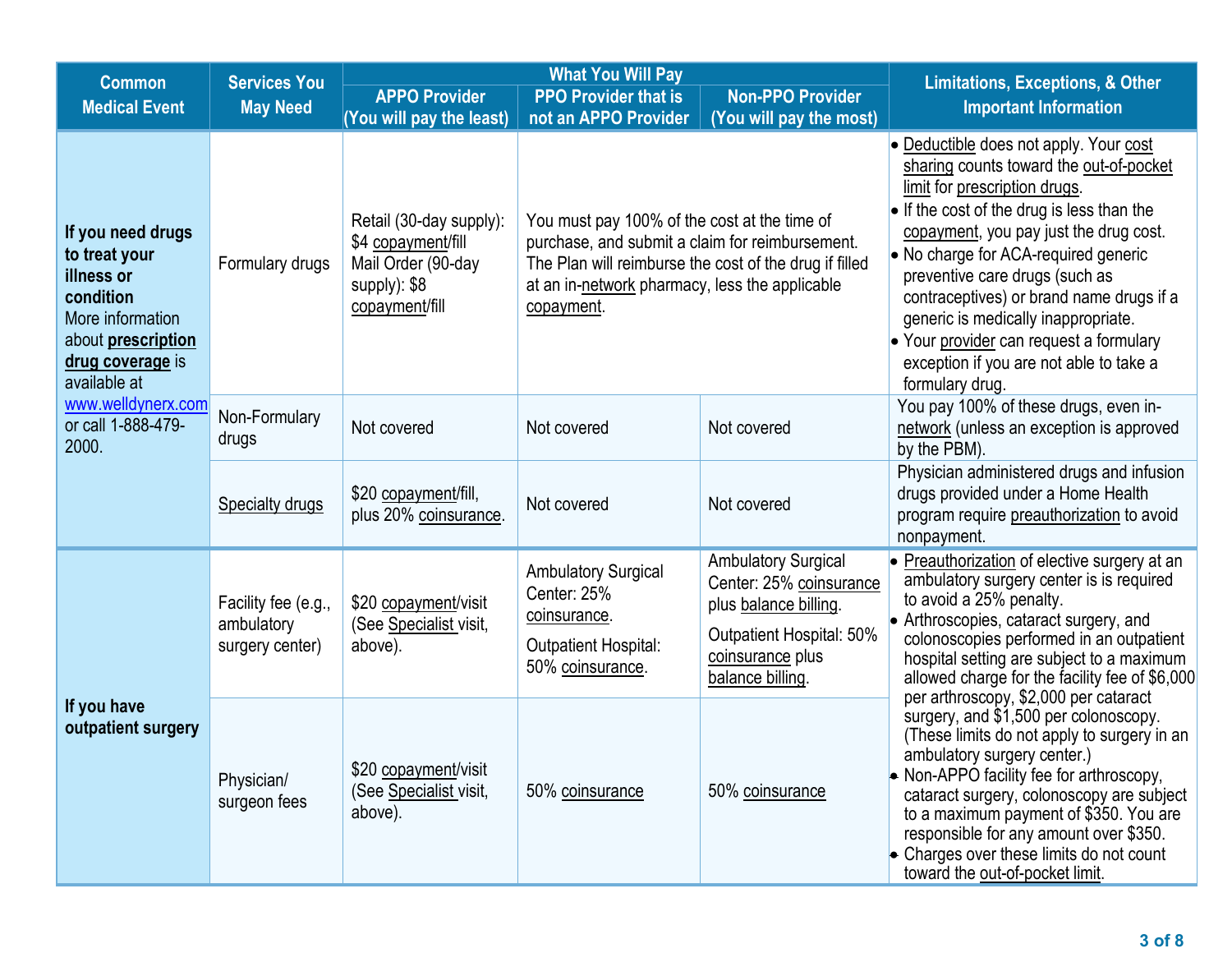| <b>What You Will Pay</b><br><b>Services You</b><br><b>Common</b> |                                        | <b>Limitations, Exceptions, &amp; Other</b>               |                                                                                                                           |                                                                                                                                                                                     |                                                                                                                                                                                                                                                                                                                                                                                                   |
|------------------------------------------------------------------|----------------------------------------|-----------------------------------------------------------|---------------------------------------------------------------------------------------------------------------------------|-------------------------------------------------------------------------------------------------------------------------------------------------------------------------------------|---------------------------------------------------------------------------------------------------------------------------------------------------------------------------------------------------------------------------------------------------------------------------------------------------------------------------------------------------------------------------------------------------|
| <b>Medical Event</b>                                             | <b>May Need</b>                        | <b>APPO Provider</b>                                      | <b>PPO Provider that is</b>                                                                                               | <b>Non-PPO Provider</b>                                                                                                                                                             | <b>Important Information</b>                                                                                                                                                                                                                                                                                                                                                                      |
|                                                                  |                                        | (You will pay the least)                                  | not an APPO Provider                                                                                                      | (You will pay the most)                                                                                                                                                             |                                                                                                                                                                                                                                                                                                                                                                                                   |
|                                                                  | Emergency<br>room care                 | \$100 copayment/visit.                                    | \$100 copayment/ visit.<br>Deductible does not<br>apply.                                                                  | \$100 copayment/ visit,<br>plus balance billing.<br>Deductible does not<br>apply.                                                                                                   | Copayment waived if transported to the<br>hospital by professional ambulance or if<br>you are admitted to the hospital directly<br>from the emergency room.<br>Physician/professional services may be<br>billed separately.                                                                                                                                                                       |
| If you need<br>immediate<br>medical attention                    | Emergency<br>medical<br>transportation | \$100 copayment/trip.                                     | \$100 copayment/ trip.                                                                                                    | \$100 copayment/ trip.                                                                                                                                                              | Covered only where patient's medical<br>condition requires paramedic support, and<br>to the first hospital where treatment is<br>given. Physician/professional services may<br>be billed separately.                                                                                                                                                                                              |
|                                                                  | <b>Urgent care</b>                     | \$20 copayment/visit<br>(See Specialist visit,<br>above). | 50% coinsurance.                                                                                                          | 50% coinsurance plus<br>balance billing.                                                                                                                                            | Physician/professional services may be<br>billed separately.                                                                                                                                                                                                                                                                                                                                      |
| If you have a<br>hospital stay                                   | Facility fee (e.g.,<br>hospital room)  | No charge.                                                | 50% coinsurance (no<br>charge if condition is life<br>threatening and you are<br>admitted through the<br>emergency room). | 50% coinsurance (no<br>charge except balance<br>billing if condition is life<br>threatening and you are<br>admitted through the<br>emergency room until<br>medically safe to move). | • Non-emergency admission requires<br>preauthorization from Anthem to avoid a<br>25% penalty.<br>• Total hip or total knee replacement<br>surgeries performed within the state of<br>California are subject to a maximum<br>facility fee allowed charge of \$35,000 per<br>surgery.<br>• Charges over plan limits do not count<br>toward the out-of-pocket limit.<br>• Semi-private room covered. |
|                                                                  | Physician/<br>surgeon fees             | No charge.                                                | 50% coinsurance.                                                                                                          | 50% coinsurance plus<br>balance billing.                                                                                                                                            | None.                                                                                                                                                                                                                                                                                                                                                                                             |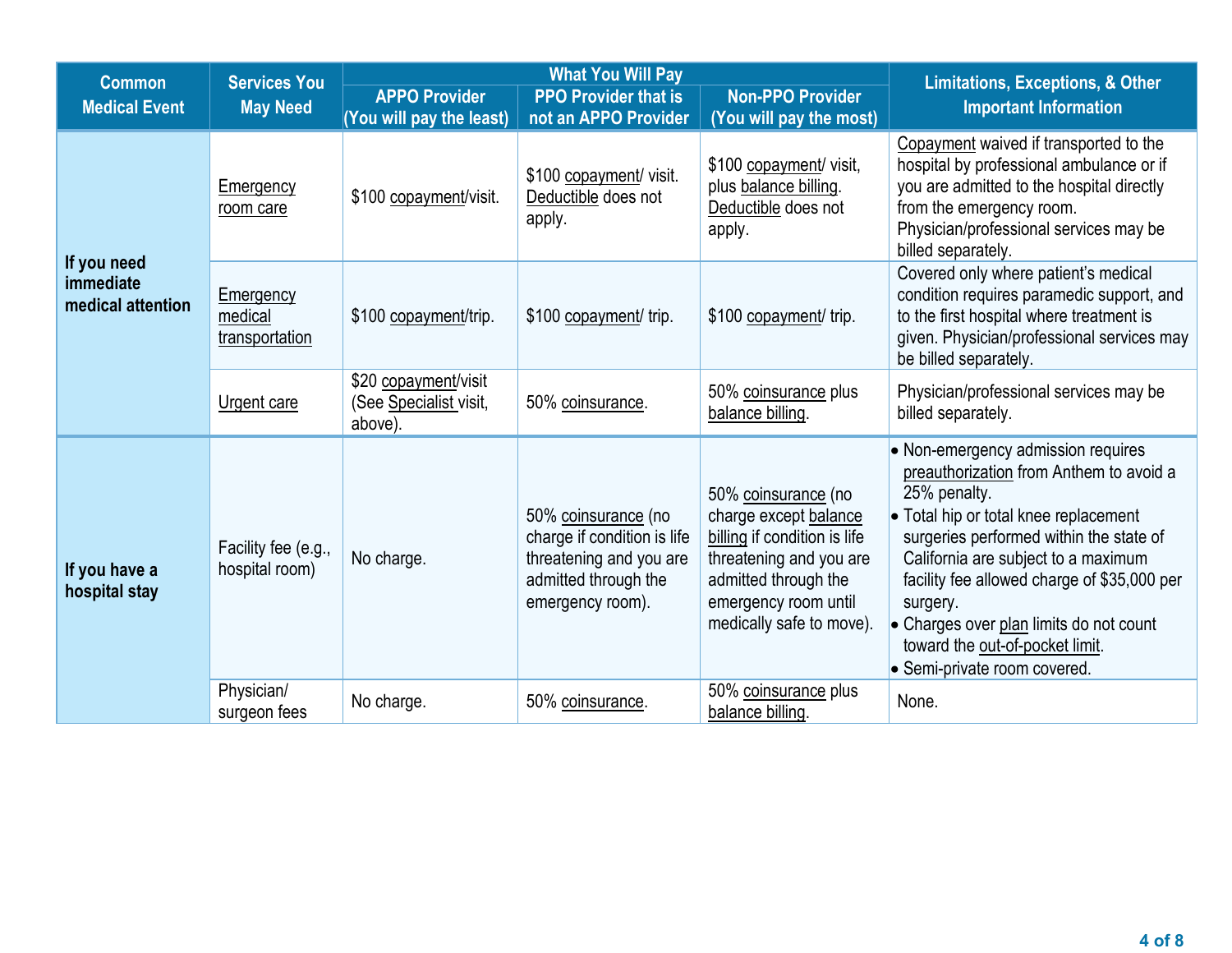|                                                                 | <b>What You Will Pay</b><br><b>Services You</b><br><b>Common</b> |                                                           |                                                                                                                                                                                          |                                                                                                                           | <b>Limitations, Exceptions, &amp; Other</b>                                                                                                                                             |  |  |
|-----------------------------------------------------------------|------------------------------------------------------------------|-----------------------------------------------------------|------------------------------------------------------------------------------------------------------------------------------------------------------------------------------------------|---------------------------------------------------------------------------------------------------------------------------|-----------------------------------------------------------------------------------------------------------------------------------------------------------------------------------------|--|--|
| <b>Medical Event</b>                                            | <b>May Need</b>                                                  | <b>APPO Provider</b>                                      | <b>PPO Provider that is</b>                                                                                                                                                              | <b>Non-PPO Provider</b>                                                                                                   | <b>Important Information</b>                                                                                                                                                            |  |  |
|                                                                 |                                                                  | (You will pay the least)                                  | not an APPO Provider                                                                                                                                                                     | (You will pay the most)                                                                                                   |                                                                                                                                                                                         |  |  |
| If you need mental                                              | Outpatient<br>services                                           | No charge.                                                | Anthem: 50%<br>coinsurance.<br>Beat It!: No charge.<br>Deductible does not<br>apply.                                                                                                     | Anthem: 50%<br>coinsurance plus<br>balance billing.<br><b>Beat It!: 50%</b><br>coinsurance. Deductible<br>does not apply. | Deductible does not apply to Beat It!.                                                                                                                                                  |  |  |
| health, behavioral<br>health, or<br>substance abuse<br>services | Inpatient<br>services                                            | No charge.                                                | Anthem: 50%<br>coinsurance (See<br>hospital stay facility fee<br>row, above).<br>Beat It!: No charge<br>(See hospital stay<br>facility fee row, above).<br>Deductible does not<br>apply. | 50% coinsurance (See<br>hospital stay facility fee<br>row, above).                                                        | Non-emergency admission requires<br>preauthorization from Anthem or Beat It!.<br>Deductible does not apply to Beat It!.                                                                 |  |  |
|                                                                 | Office visits                                                    | \$20 copayment/visit<br>(See Specialist visit,<br>above). | 50% coinsurance.                                                                                                                                                                         | 50% coinsurance plus<br>balance billing.                                                                                  | • Cost sharing does not apply for<br>preventive services.<br>• Maternity care may include tests and<br>services described somewhere else in the<br>SBC (i.e., ultrasound).              |  |  |
| If you are<br>pregnant                                          | Childbirth/delivery<br>professional<br>services                  | No charge.                                                | 50% coinsurance.                                                                                                                                                                         | 50% coinsurance plus<br>balance billing.                                                                                  | None.                                                                                                                                                                                   |  |  |
|                                                                 | Childbirth/delivery<br>facility services                         | No charge.                                                | 50% coinsurance (See<br>hospital stay facility fee<br>row, above).                                                                                                                       | 50% coinsurance (See<br>hospital stay facility fee<br>row, above).                                                        | Semi-private room covered.<br>Hospital stay of more than 48 hours for<br>vaginal delivery or 96 hours for C-section<br>requires preauthorization from Anthem to<br>avoid a 25% penalty. |  |  |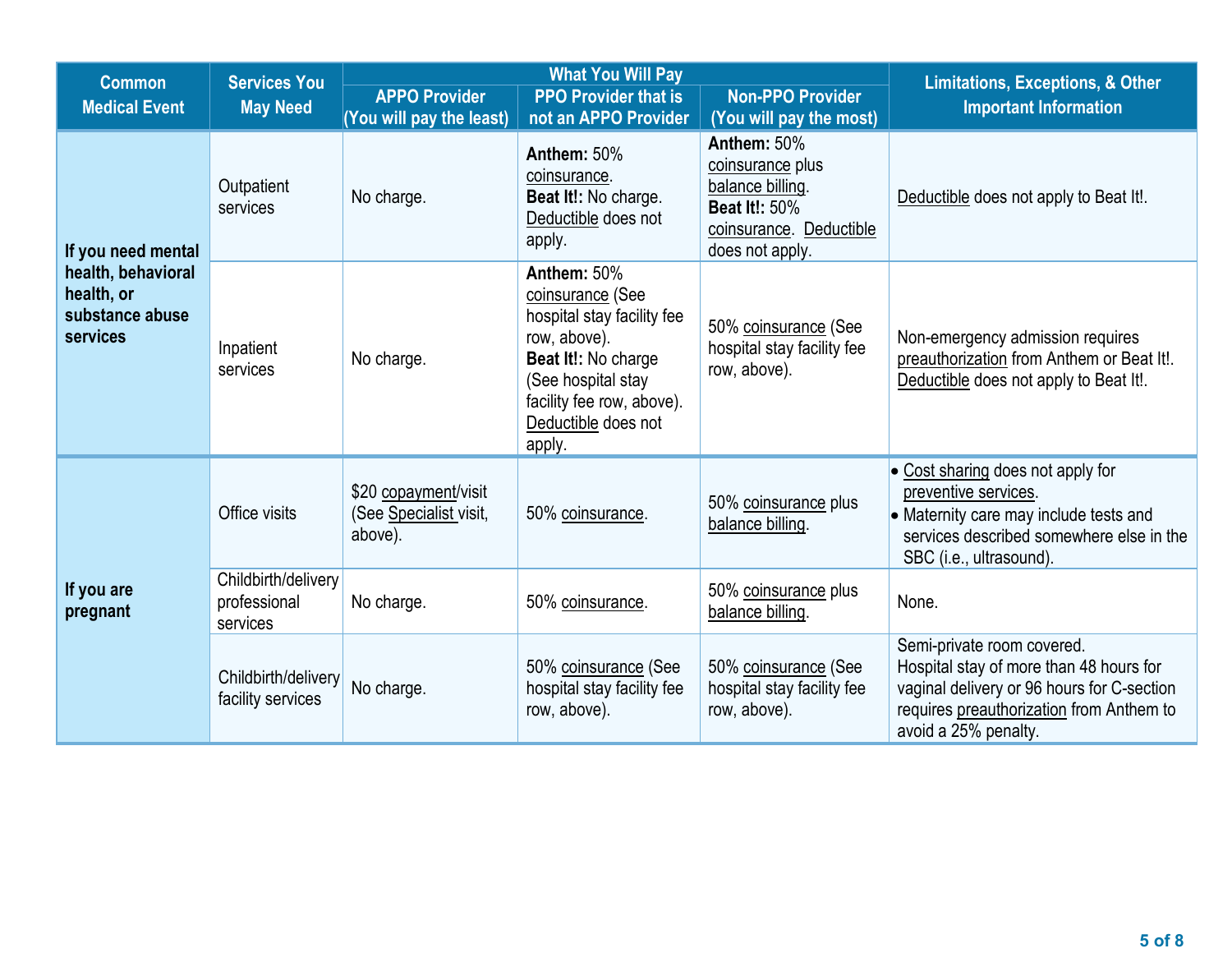| <b>What You Will Pay</b><br><b>Services You</b><br><b>Common</b> |                                                               |                                                                                                            |                                                                    | <b>Limitations, Exceptions, &amp; Other</b>                        |                                                                                                                                                                                                                                                                    |
|------------------------------------------------------------------|---------------------------------------------------------------|------------------------------------------------------------------------------------------------------------|--------------------------------------------------------------------|--------------------------------------------------------------------|--------------------------------------------------------------------------------------------------------------------------------------------------------------------------------------------------------------------------------------------------------------------|
| <b>Medical Event</b>                                             | <b>May Need</b>                                               | <b>APPO Provider</b>                                                                                       | <b>PPO Provider that is</b>                                        | <b>Non-PPO Provider</b>                                            | <b>Important Information</b>                                                                                                                                                                                                                                       |
|                                                                  |                                                               | (You will pay the least)                                                                                   | not an APPO Provider                                               | (You will pay the most)                                            |                                                                                                                                                                                                                                                                    |
|                                                                  | Home health<br>care                                           | \$10 copayment/visit.                                                                                      | 50% coinsurance.                                                   | 50% coinsurance plus<br>balance billing.                           | Limited to 100 visits per calendar year.                                                                                                                                                                                                                           |
| If you need help                                                 | Rehabilitation<br>services                                    | Outpatient: \$20<br>copayment/provider/ visit<br>(See Specialist visit,<br>above).<br>Inpatient: No charge | 50% coinsurance.                                                   | 50% coinsurance plus<br>balance billing.                           | Inpatient admission requires<br>preauthorization from Anthem to avoid a<br>25% penalty.<br>Outpatient rehabilitation services in excess<br>of 25 visits in the calendar year require<br>preauthorization from the Care Counseling<br>Services to avoid nonpayment. |
| recovering or<br>have other special<br>health needs              | <b>Habilitation</b><br>Not covered<br>Not covered<br>services |                                                                                                            | Not covered                                                        | You pay 100% of these services, even in-<br>network.               |                                                                                                                                                                                                                                                                    |
|                                                                  | <b>Skilled nursing</b><br>care                                | No charge.                                                                                                 | 50% coinsurance (See<br>hospital stay facility fee<br>row, above). | 50% coinsurance (See<br>hospital stay facility fee<br>row, above). | Inpatient admission requires<br>preauthorization from Anthem to avoid a<br>25% penalty.<br>Limited to 100 days per calendar year.                                                                                                                                  |
|                                                                  | Durable medical<br>equipment                                  | No charge.                                                                                                 | 50% coinsurance.                                                   | 50% coinsurance plus<br>balance billing.                           | Rental covered up to purchase price.                                                                                                                                                                                                                               |
|                                                                  | Hospice services                                              | No charge.                                                                                                 | 50% coinsurance.                                                   | 50% coinsurance plus<br>balance billing.                           | Covered if terminally ill.                                                                                                                                                                                                                                         |
|                                                                  | Children's eye<br>exam                                        | Not covered                                                                                                | Not covered                                                        |                                                                    | If you elect vision coverage, it will be<br>available under a separate vision plan                                                                                                                                                                                 |
| If your child needs                                              | Children's<br>glasses                                         | Not covered                                                                                                | Not covered                                                        |                                                                    | through VSP.                                                                                                                                                                                                                                                       |
| dental or eye care                                               | Children's dental<br>check-up                                 | Not covered                                                                                                | Not covered                                                        |                                                                    | If you elect dental coverage, it will be<br>available under a separate dental plan<br>through Delta Dental, DeltaCare USA, or<br>UHC.                                                                                                                              |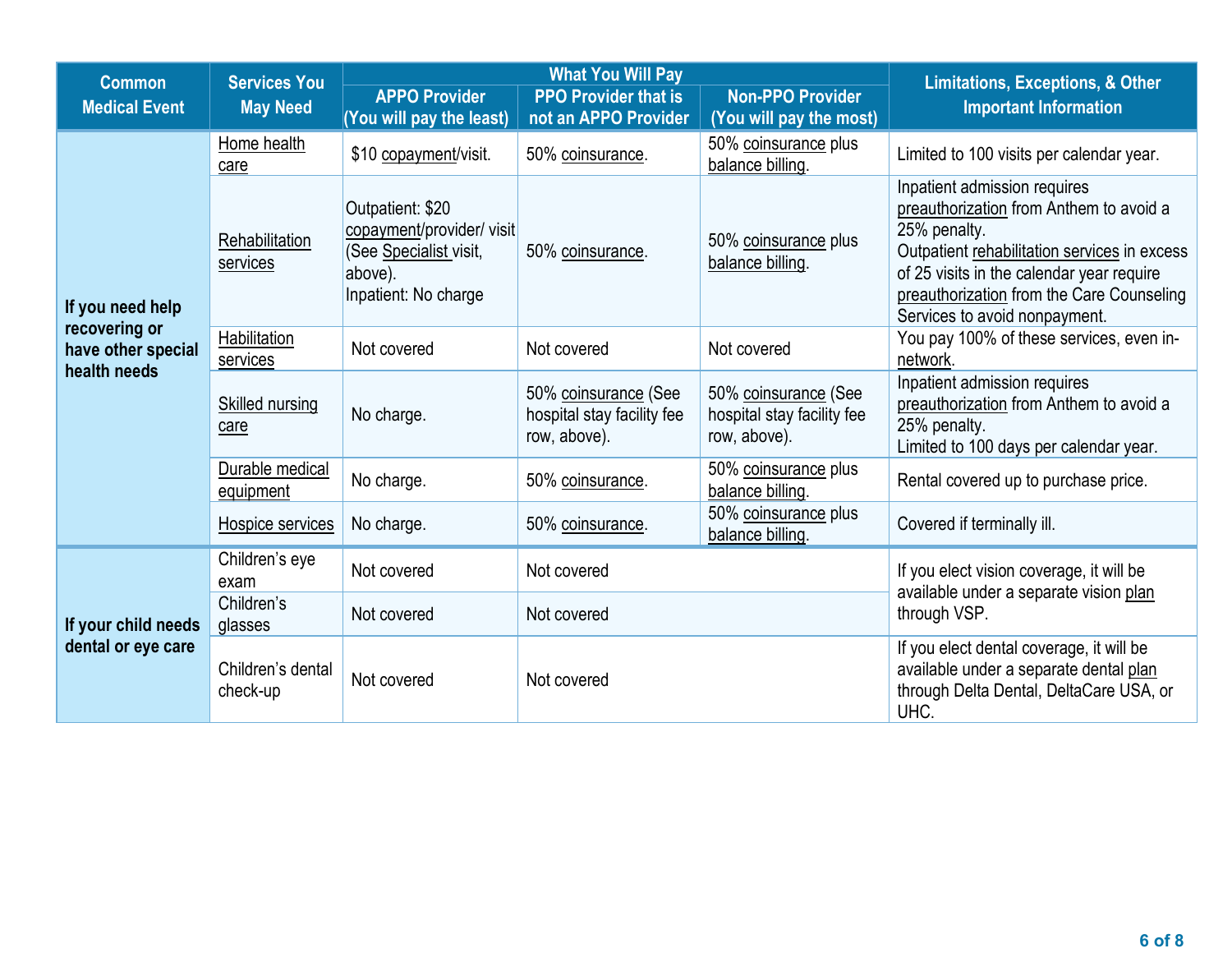### **Excluded Services & Other Covered Services:**

| Services Your Plan Generally Does NOT Cover (Check your policy or plan document for more information and a list of any other excluded services.)     |                                                                                                                                        |                                                                                                                                                                                           |  |  |  |  |
|------------------------------------------------------------------------------------------------------------------------------------------------------|----------------------------------------------------------------------------------------------------------------------------------------|-------------------------------------------------------------------------------------------------------------------------------------------------------------------------------------------|--|--|--|--|
| Cosmetic surgery<br>Dental care (Adult and Child) (available under<br>separate dental plan)<br><b>Habilitation services</b><br>Infertility treatment | Long-term care<br>Non-emergency care when traveling outside of<br>the U.S.<br>Non-formulary drugs (unless an exception is<br>approved) | Private-duty nursing<br>Routine eye care (Adult and Child) (available<br>under separate vision plan)<br>Weight loss programs (except preventive<br>services required under Health Reform) |  |  |  |  |
| Other Covered Services (Limitations may apply to these services. This isn't a complete list. Please see your plan document.)                         |                                                                                                                                        |                                                                                                                                                                                           |  |  |  |  |
| Acupuncture (up to 25 visits/year)<br>Bariatric Surgery (preauthorization is required)<br>Chiropractic care (up to 25 visits/year)                   | Hearing aids (limited to \$1,500/device every 48<br>months)                                                                            | Routine foot care (for insulin dependent<br>diabetics)                                                                                                                                    |  |  |  |  |

Your Rights to Continue Coverage: There are agencies that can help if you want to continue your coverage after it ends. The contact information for those agencies is: the Department of Labor's Employee Benefits Security Administration at 1-866-444-EBSA (3272) or www.dol.gov/ebsa/healthreform. Other coverage options may be available to you too, including buying individual insurance coverage through the Health Insurance Marketplace. For more information about the Marketplace, visit www.HealthCare.gov or call 1-800-318-2596.

Your Grievance and Appeals Rights: There are agencies that can help if you have a complaint against your plan for a denial of a claim. This complaint is called a grievance or appeal. For more information about your rights, look at the explanation of benefits you will receive for that medical claim. Your plan documents also provide complete information on how to submit a claim, appeal, or a grievance for any reason to your plan. For more information about your rights, this notice, or assistance, contact: The Trust Fund Office at 1-800-922-9902. You may also contact the Department of Labor's Employee Benefits Security Administration at 1-866- 444-EBSA (3272) or www.dol.gov/ebsa/healthreform.

### **Does this plan provide Minimum Essential Coverage? Yes**

Minimum Essential Coverage generally includes plans, health insurance available through the Marketplace or other individual market policies, Medicare, Medicaid, CHIP, TRICARE, and certain other coverage. If you are eligible for certain types of Minimum Essential Coverage, you may not be eligible for the premium tax credit.

# **Does this plan meet the Minimum Value Standards? Yes**

If your plan doesn't meet the Minimum Value Standards, you may be eligible for a premium tax credit to help you pay for a plan through the Marketplace.

# **Language Access Services:**

Spanish (Español): Para obtener asistencia en Español, llame al 1-800-922-9902. Tagalog (Tagalog): Kung kailangan ninyo ang tulong sa Tagalog tumawag sa 1-800-922-9902. Chinese (中文): 如果需要中文的帮助,请拨打这个号码 1-800-922-9902. Navajo (Dine): Dinek'ehgo shika at'ohwol ninisingo, kwiijigo holne' 1-800-922-9902.